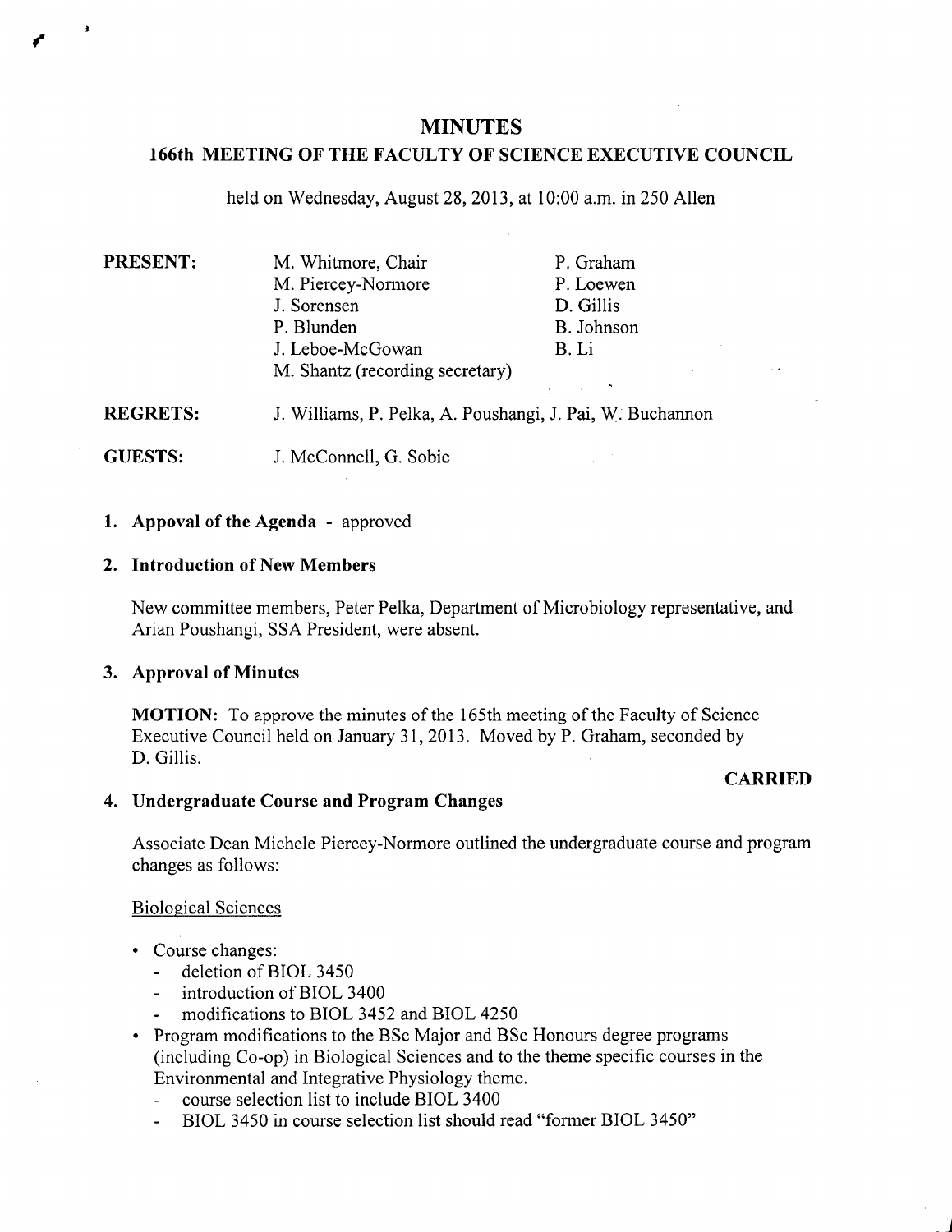## Biotechnology Program

- Program modifications:
	- deletion of the Environmental Biotechnology stream for the (BSc Major) and BSc (Honours) degree programs (including Co-op options)
	- removal of BTEC 4000 from the program requirements for the BSc (Honours) in Biotechnology Co-op option

#### Computer Science

- Course change:
	- introduction of COMP 4990

#### Microbiology

- Course changes:
	- deletion of MBIO 2410
	- introduction of MBIO 1XXX Introduction to Molecular Biology to replace the deleted MBIO 2410
	- introduction of MBIO 2XXX Introductory Virology
	- introduction of MBIO 4XXX Special Topics in Microbiology
	- modification to MBIO 1010

Computer Science to change prerequisite for COMP 3820 - remove MBIO 2410 and add MBIO lxxx.

#### Physics and Astronomy

- Course change:
	- modification to PHYS 2600

#### Psychology

- Program modifications to the BSc (Honours) degree in Psychology
	- increase entrance GPA from 3.25 to 3.50
	- add PSYC 2260 (B) to entry requirements
	- changes to category course listings
- Program modifications to the BSc (Major) degree in Psychology
	- changes to category courses listings and requirements

**MOTION:** to approve the course changes as presented, with the exception of the prerequisites for COMP 3820 which are subject to Computer Science Department Council and COCAP approval. Moved by M. Piercey-Normore, seconded by B. Johnson.

#### **CARRIED**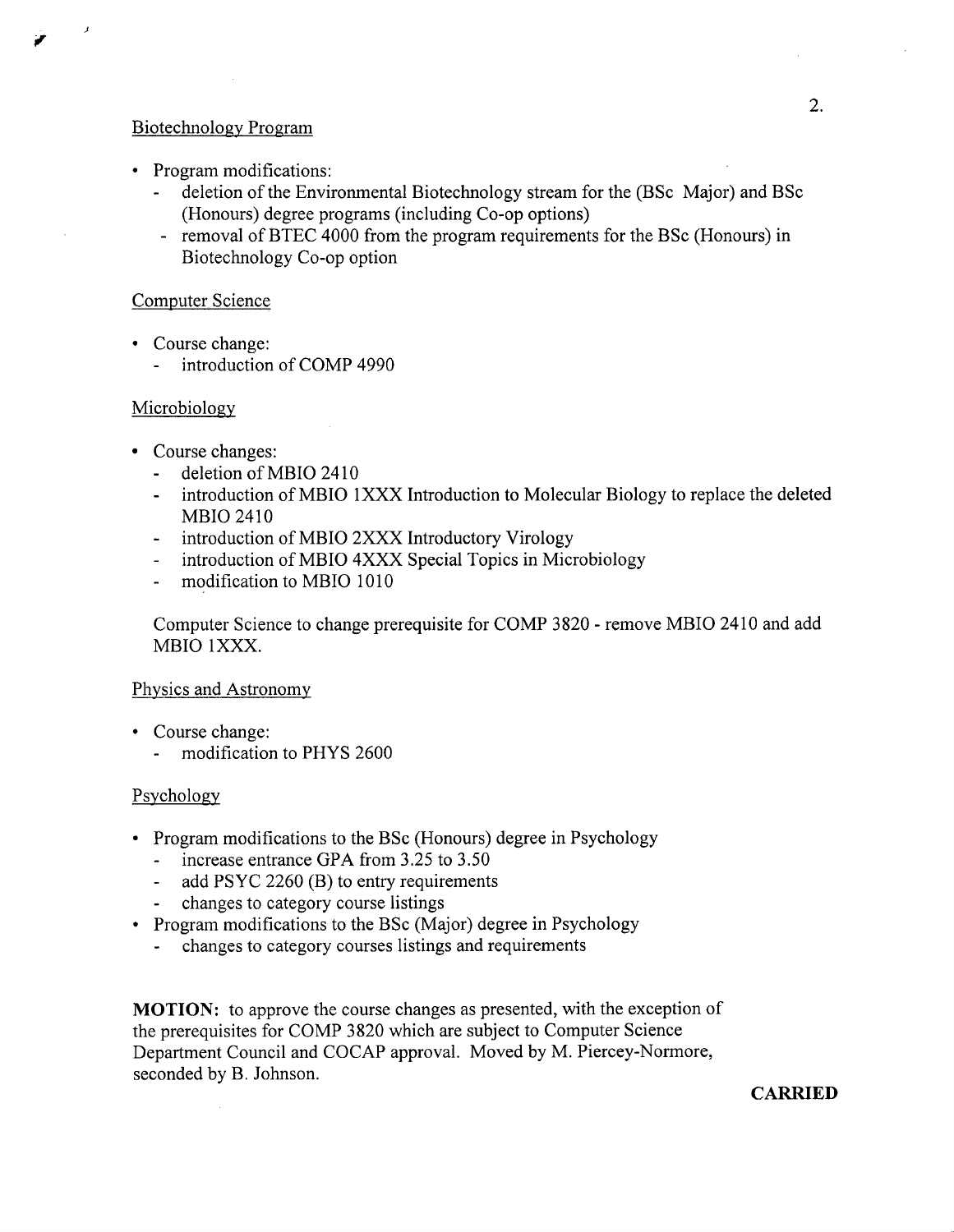**MOTION:** to recommend to Faculty Council the approval of all program changes as presented. Moved by M. Piercey-Normore, seconded by D. Gillis.

## **CARRIED**

# **Approval of Faculty Council Draft Agenda**

**MOTION:** to approve the draft agenda of the Faculty Council meeting scheduled for September 12, 2013, with a change of order for the first two items. Moved by D. Gillis and seconded by J. Sorensen.

### **CARRIED**

# **Other Business** - nothing to report

# **Adjournment**

 $\frac{1}{2}$ 

The meeting adjourned at 10:40 a.m.